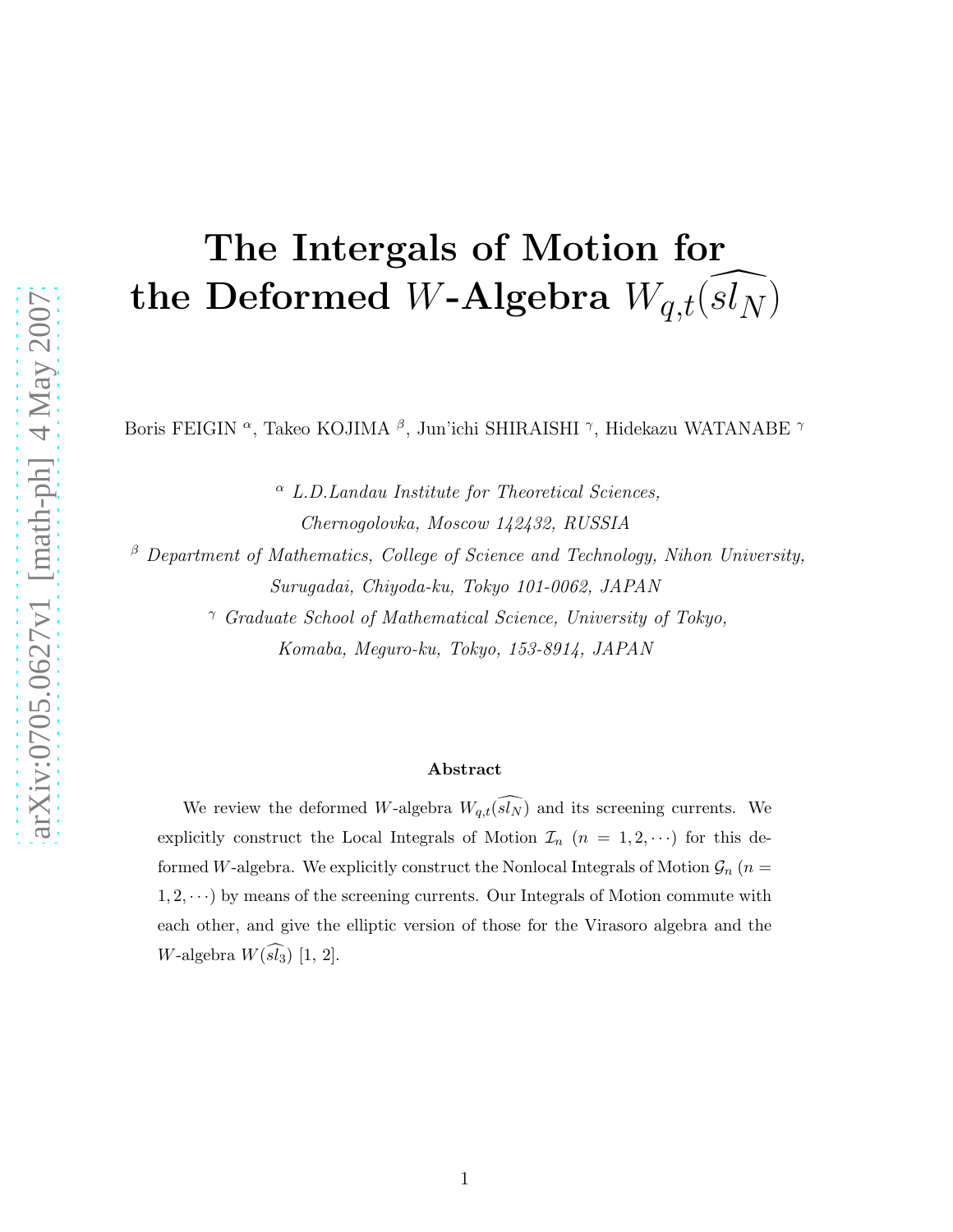### 1 Introduction

V.Bazhanov, S.Lukyanov and Al.Zamolodchikov [1] constructed field theoretical analogue of the commuting transfer matrix  $\mathbf{T}(z)$  as the trace of the free field realization of the monodromy matrix associated with the quantum affine symmetry  $U_q(\widehat{sl_2})$ . They call the coefficients of the asymptotic expansion of the operator  $\log T(z)$  at  $z \to \infty$ , the Local Integrals of Motioin for the Virasoro algebra. The Local Integrals of Motion  $I_n$  have the form

$$
I_{2k-1} = \int_0^{2\pi} \frac{du}{2\pi} T_{2k}(u), \quad (k = 1, 2, \cdots). \tag{1.1}
$$

Here the densities  $T_{2k}(u)$  are differential polynomials of the energy momentum tensor of the Virasoro algebra  $T(u) = -\frac{C_{CFT}}{24} + \sum_{n=-\infty}^{\infty} L_{-n} e^{\sqrt{-1}nu}$ , where the operators  $L_n$  satisfies the commutation relation,  $[L_n, L_m] = (n-m)L_{n+m} + \frac{C_{CFT}}{12}(n^3 - n)\delta_{n+m,0}$ . The first few densities  $T_{2k}(u)$  are written by

$$
T_2(u) = T(u), \ T_4(u) =: T^2(u) \ ; \ T_6(u) =: T^3(u) : + \frac{C_{CFT} + 2}{12} : (T'(u))^2 : . \tag{1.2}
$$

However they did not give explicit formulae of general densities  $T_{2k}$ , all densities  $T_{2k}(u)$ are uniequely determined by requirement of the commutativity,  $[I_{2k-1}, I_{2l-1}] = 0$ ,  $(k, l =$ 1, 2,  $\cdots$ ). They call the coefficients of the Taylor expnsion of the operator  $\mathbf{T}(z)$  at  $z = 0$ , the Nonlocal Integrals of Motion. They gave explicit formulae for the Nonlocal Integrals of Motion  $G_k$ ,  $(k = 1, 2, \dots)$ , by means of the screening currents  $F_1(z)$ ,  $F_2(z)$ .

$$
G_k = \int \cdots \int_{2\pi \ge u_1 \ge u_2 \ge \cdots \ge u_{2k}} (e^{2\pi \sqrt{-1}P} F_1(u_1) F_2(u_2) F_1(u_3) F_2(u_4) \cdots F_2(u_{2k}) + e^{-2\pi \sqrt{-1}P} F_2(u_1) F_1(u_2) F_2(u_3) F_1(u_4) \cdots F_1(u_{2k}) du_1 du_2 \cdots du_{2k},
$$
\n(1.3)

where  $P$  is zero-mode operator. Because of the commutativity of the transfer matrix  $\mathbf{T}(z)$ , the integtrals of motion commute with each other :  $[I_{2k-1}, I_{2l-1}] = [I_{2k-1}, G_l] =$  $[G_k, G_l] = 0$ . V.Bazhanov, A.Hibberd and S.Khoroshkin [2] considered the W-algebra  $W(\widehat{sl_3})$  version of [1].

V.Bazhanov, S.Lukyanov and Al. Zamolodchikov's theory [1] can be regarded as the quantum version of the KdV problem, as it reduces to the classical KdV problem in classical limit  $C_{CFT} \rightarrow -\infty$ , under the substitution

$$
T(u) \to -\frac{C_{CFT}}{6}U(u), \quad [ \ , \ ] \to \frac{6\pi}{\sqrt{-1}C_{CFT}} \{ \ , \ \}. \tag{1.4}
$$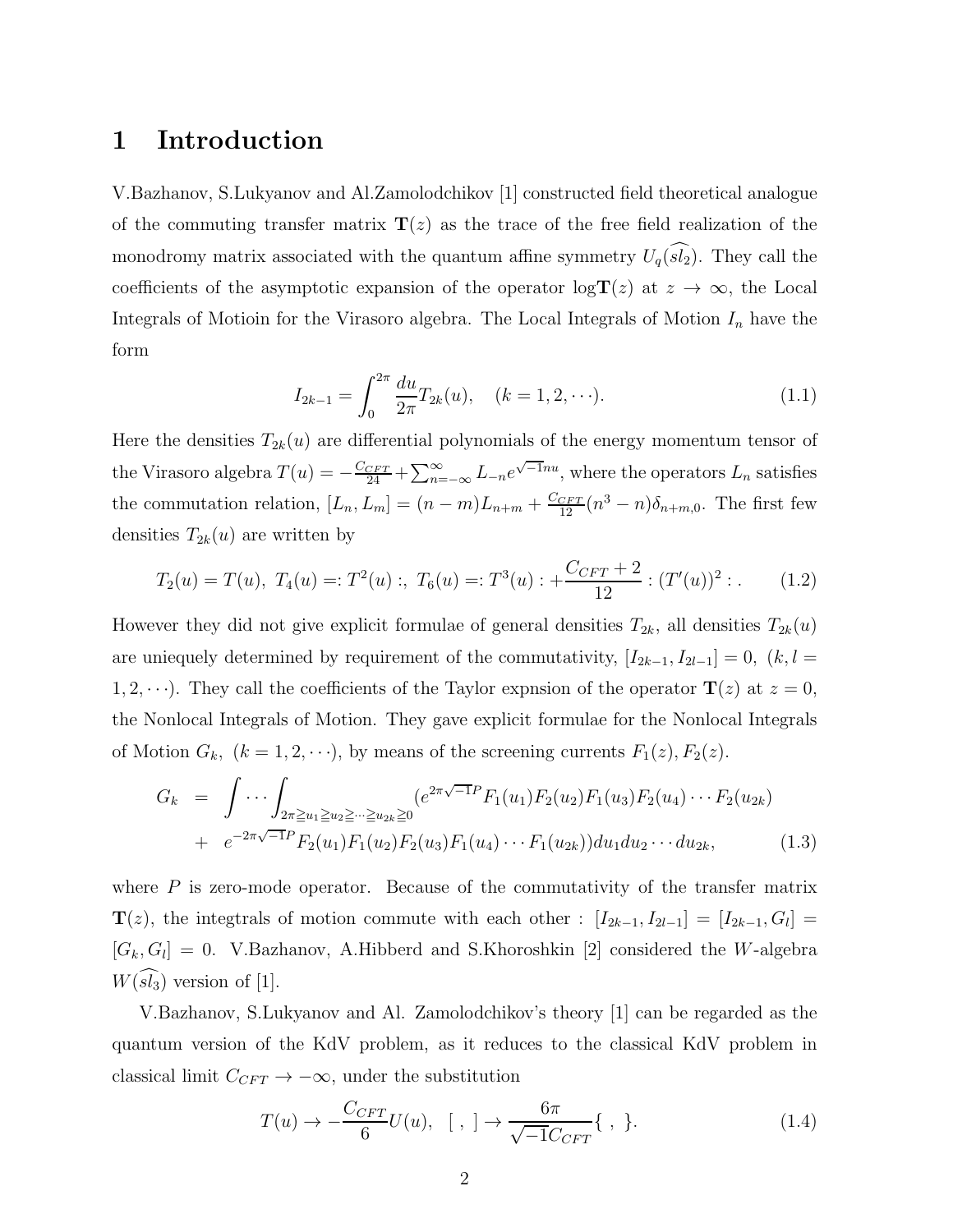The Poisson bracket structure {, } gives the second Hamiltonian structure of the KdV equation. The Local Integrals of Motion  $I_{2k-1}$  tend to  $I_{2k-1}^{(cl)}$  $\frac{(ct)}{2k-1}$ 

$$
I_{2k-1}^{(cl)} = \int_0^{2\pi} \frac{du}{2\pi} T_{2k}^{(cl)}(u), \quad (k = 1, 2, \cdots), \tag{1.5}
$$

where the first few densities are written by

$$
T_2^{(cl)} = U(u), \quad T_4^{(cl)} = U^2(u), \quad T_6^{(cl)} = U^3(u) - \frac{1}{2}(U'(u))^2.
$$
 (1.6)

The KdV hierarchy are given by

$$
\partial_{t_{2k-1}} U = \{ I_{2k-1}^{(cl)}, U \}, \ (k = 1, 2, \cdots). \tag{1.7}
$$

The purpose of this paper is to construct the elliptic version of the Integrals of Motion  $I_k$  and  $G_k$  given by V.Bazhanov, S.Lukyanov and Al.Zamolodchikov [1] and V.Bazhanov, A.Hibberd and S.Khoroshkin [2]. Our method of construction is completely different from those of [1, 2]. Instead of considering the transfer matrix  $\mathbf{T}(z)$ , we directly give explicit formulae of both Local Integrals of Motion  $\mathcal{I}_n$  and the Nonlocal Integrals of Motion  $\mathcal{G}_m$ , for the deformed W-algebra  $W_{q,t}(\widehat{sl_N})$ .

$$
[\mathcal{I}_m, \mathcal{I}_n] = 0, \quad [\mathcal{G}_m, \mathcal{G}_n] = 0, \quad [\mathcal{I}_m, \mathcal{G}_n] = 0, \quad (m, n = 1, 2, \cdots). \tag{1.8}
$$

The organization of this paper is as follows. In Section 2, we give basic definition, including bosons, screening currents. In Section 3, we review the deformed  $W$ -algebra  $W_{q,t}(sl_N)$ . In Section 4, we construct explicit formulae for the Local Integrals of Motion  $\mathcal{I}_n$ ,  $(n = 1, 2, \cdots)$  for the deformed W-algebra  $W_{q,t}(\widehat{sN})$ . In Section 5, we construct explicit formulae for the Nonlocal Integrals of Motion  $\mathcal{G}_m$ ,  $(m = 1, 2, \cdots)$ .

## 2 Basic Definition

In this section we give the basic definition. Let us fix three parameters  $0 < x < 1, r \in \mathbb{C}$ and  $s \in \mathbb{C}$ .

### 2.1 Bosons

Let  $\epsilon_i(1 \leq i \leq N)$  be an orthonormal basis in  $\mathbb{R}^N$  relative to the standard basis in  $\mathbb{R}^N$ relative to the standard inner product (,). Let us set  $\bar{\epsilon}_i = \epsilon_i - \epsilon, \epsilon = \frac{1}{N}$  $\frac{1}{N} \sum_{j=1}^{N} \epsilon_j$ . We idetify  $\epsilon_{N+1} = \epsilon_1$ . Let  $P = \sum_{i=1}^{N} \mathbb{Z}\bar{\epsilon}_i$  the weight lattice. Let us set  $\alpha_i = \bar{\epsilon}_i - \bar{\epsilon}_{i+1} \in P$ .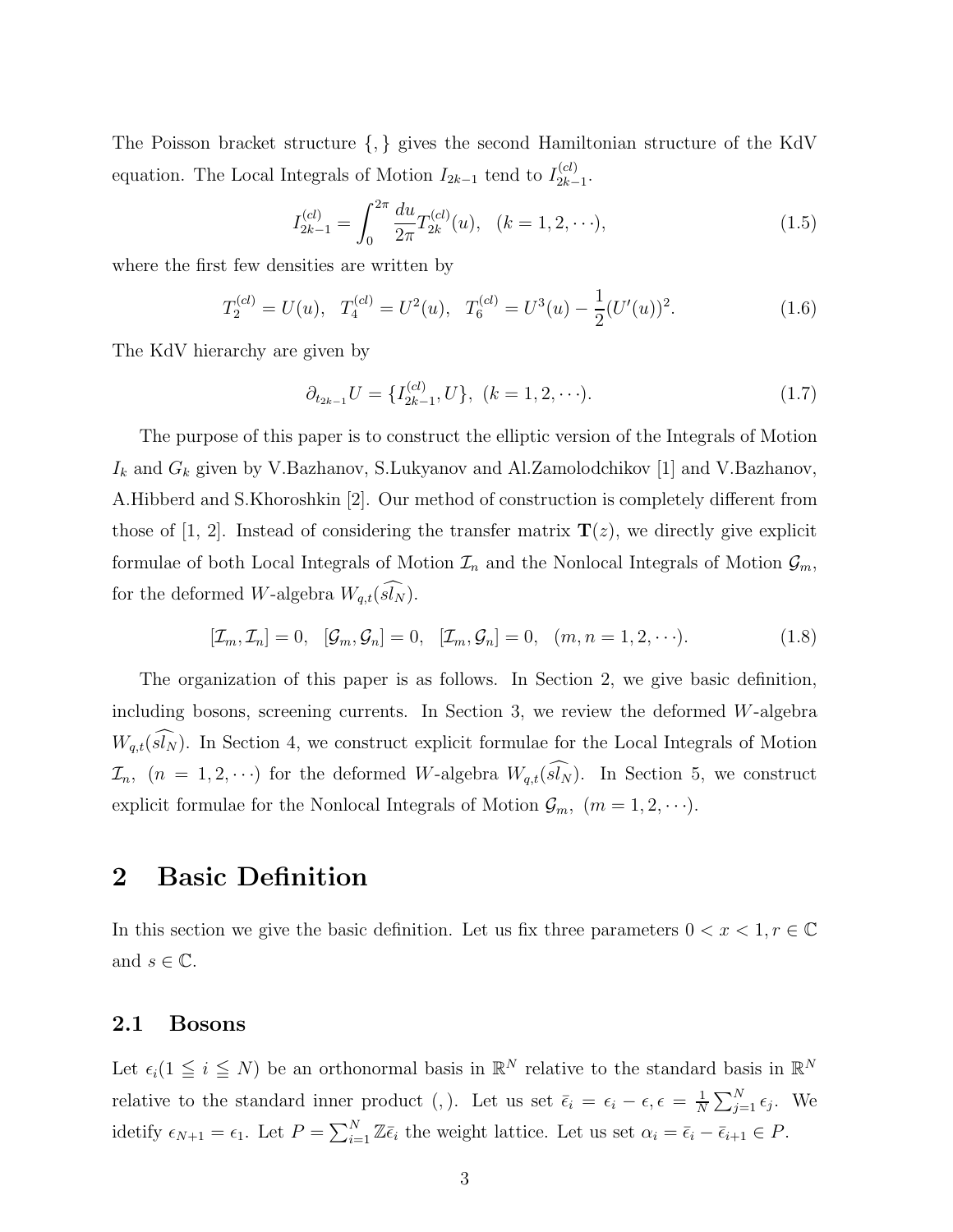Let  $\beta_m^j$  be the oscillators  $(1 \leq j \leq N, m \in \mathbb{Z} - \{0\})$  with the commutation relations

$$
[\beta_m^i, \beta_n^j] = \begin{cases} m \frac{[(r-1)m]}{[rm]} \frac{[(s-1)m]}{[sm]} \delta_{n+m,0} & (1 \le i = j \le N) \\ -m \frac{[(r-1)m]}{[rm]} \frac{[m]}{[sm]} x^{sm} \operatorname{sgn}(i-j) \delta_{n+m,0} & (1 \le i \ne j \le N) \end{cases}
$$
(2.1)

Here the symbol [a] stands for  $\frac{x^a - x^{-a}}{x - x^{-1}}$ .

We also introduce the zero mode operator  $P_{\lambda}$ ,  $(\lambda \in P)$ . They are Z-linear in  $\lambda$  and satisfy

$$
[iP_{\lambda}, Q_{\mu}] = (\lambda, \mu), \quad (\lambda, \mu \in P). \tag{2.2}
$$

Let us intrduce the bosonic Fock space  $\mathcal{F}_{l,k}(l,k \in P)$  generated by  $\beta_{-m}^j(m > 0)$  over the vacuum vector  $|l, k\rangle$  :

$$
\mathcal{F}_{l,k} = \mathbb{C}[\{\beta_{-1}^j, \beta_{-2}^j, \cdots\}_{1 \leq j \leq N}] |l, k\rangle,
$$
\n(2.3)

where

$$
\beta_m^j |l, k\rangle = 0, (m > 0), \tag{2.4}
$$

$$
P_{\alpha}|l,k\rangle = \left(\alpha, \sqrt{\frac{r}{r-1}}l - \sqrt{\frac{r-1}{r}}k\right)|l,k\rangle, \tag{2.5}
$$

$$
|l,k\rangle = e^{i\sqrt{\frac{r}{r-1}Q_l} - i\sqrt{\frac{r-1}{r}Q_k}}|0,0\rangle.
$$
 (2.6)

Let us set the Dynkin-diagram automorphism  $\eta$  by

$$
\eta(\beta_m^1) = x^{-\frac{2s}{N}m} \beta_m^2, \cdots, \eta(\beta_m^{N-1}) = x^{-\frac{2s}{N}m} \beta_m^N, \ \eta(\beta_m^N) = x^{\frac{2s}{N}(N-1)m} \beta_m^1,\tag{2.7}
$$

and  $\eta(\epsilon_i) = \epsilon_{i+1}, (1 \leq i \leq N)$ .

### 2.2 Basic Operators

In this section we introduce the basic operators. Let us set  $z = x^{2u}$ .

**Definition 2.1** We set the screening currents  $F_j(z)(1 \leq j \leq N)$  by

$$
F_j(z) = e^{i\sqrt{\frac{r-1}{r}}Q_{\alpha_j}}(x^{(\frac{2s}{N}-1)j}z)^{\sqrt{\frac{r-1}{r}}P_{\alpha_j} + \frac{r-1}{r}}
$$
  
 
$$
\times : \exp\left(\sum_{m \neq 0} \frac{1}{m} B_m^j z^{-m}\right) : , (1 \leq j \leq N-1)
$$
  
\n
$$
F_N(z) = e^{i\sqrt{\frac{r-1}{r}}Q_{\alpha_N}}(x^{2s-N}z)^{\sqrt{\frac{r-1}{r}}P_{\bar{\epsilon}_N} + \frac{r-1}{2r}}(z)^{-\sqrt{\frac{r-1}{r}}P_{\bar{\epsilon}_1} + \frac{r-1}{2r}}
$$
\n
$$
(-1)^{\frac{N}{N}}
$$
\n
$$
(2.8)
$$

$$
\times \quad : \exp\left(\sum_{m \neq 0} \frac{1}{m} B_m^N z^{-m}\right) : . \tag{2.9}
$$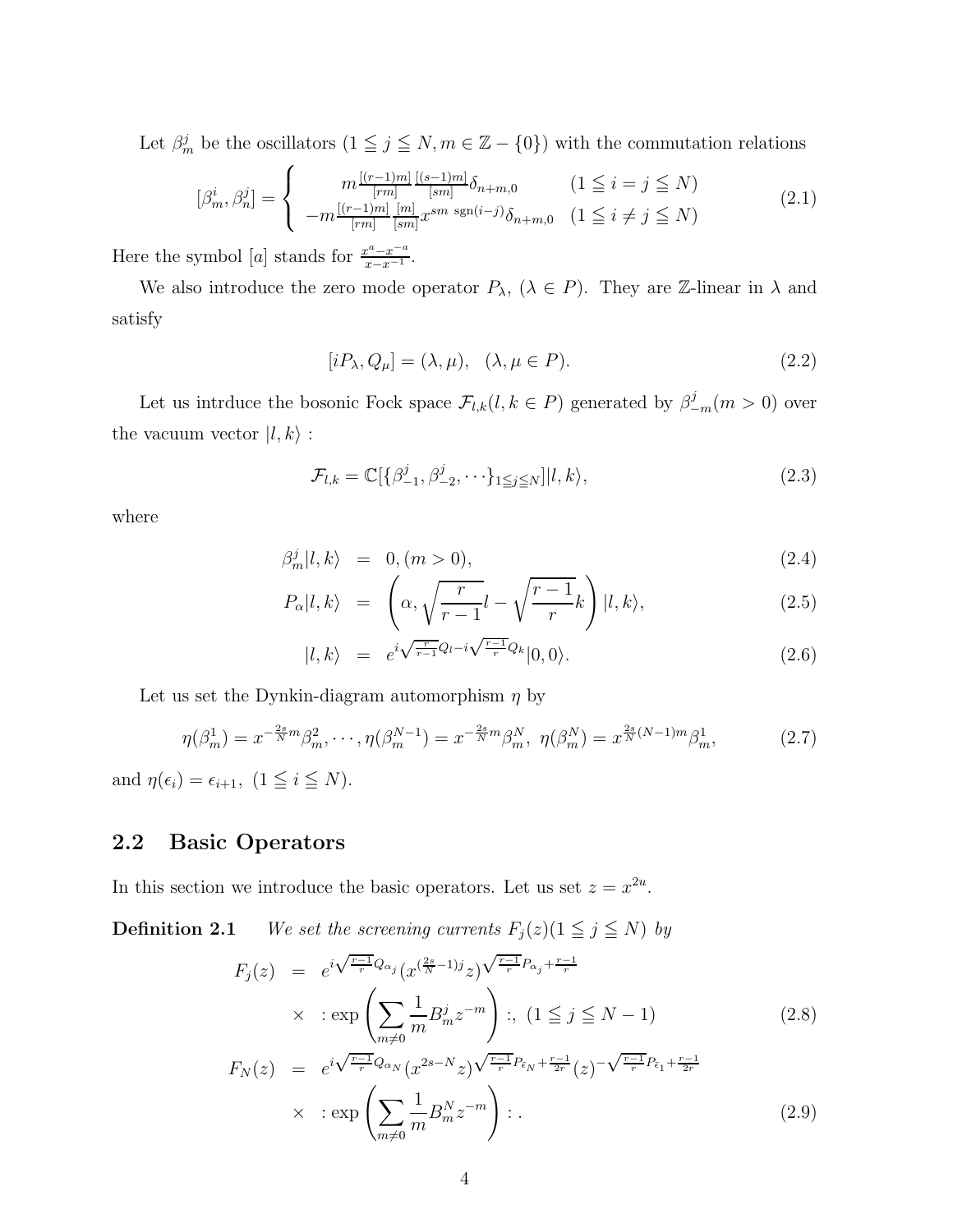Here we set

$$
B_m^j = (\beta_m^j - \beta_m^{j+1}) x^{-\frac{2s}{N}jm}, \ (1 \le j \le N - 1), \tag{2.10}
$$

$$
B_m^N = (x^{-2sm}\beta_m^N - \beta_m^1). \tag{2.11}
$$

The screening currents  $F_j(z)$ ,  $(1 \leq j \leq N-1)$  are studied well in [7]. We introduce new current  $F_N(z)$ , which can be regarded as "affinization" of screenings  $F_j(z)$ ,  $(1 \leq j \leq n)$  $N - 1$ ).

In what follows, the symbol  $[u]_r$  stands for the theta function satisfying

$$
[u+r]_r = -[u]_r = [-u]_r,\tag{2.12}
$$

$$
[u+\tau]_r = -e^{\frac{2\pi i}{r}(u+\frac{\tau}{2})}[u]_r, \text{ where } \tau = \frac{\pi i}{\log x}.
$$
 (2.13)

Explicitly it is given by

$$
[u]_r = x^{u^2/r-u} \Theta_{x^{2r}}(x^{2u}), \tag{2.14}
$$

$$
\Theta_q(z) = (z;q)_{\infty}(q/z;q)_{\infty}(q;q)_{\infty}, \qquad (2.15)
$$

$$
(z;q)_{\infty} = \prod_{j=0}^{\infty} (1 - zq^{j}).
$$
\n(2.16)

**Proposition 2.1** The screening currents  $F_j(z)$ ,  $(1 \leq j \leq N)$  satisfy the following commutation relations,

$$
\frac{1}{[u_1 - u_2 - \frac{s}{N} + 1]_r} F_j(z_1) F_{j+1}(z_2) = \frac{1}{[u_2 - u_1 + \frac{s}{N}]_r} F_{j+1}(z_2) F_j(z_1), \quad (1 \le j \le N),
$$
\n(2.17)

$$
\frac{[u_1 - u_2]_r}{[u_1 - u_2 - 1]_r} F_j(z_1) F_j(z_2) = \frac{[u_2 - u_1]_r}{[u_2 - u_1 - 1]_r} F_j(z_2) F_j(z_1), \quad (1 \le j \le N), (2.18)
$$

and

$$
F_i(z_1)F_j(z_2) = F_j(z_2)F_i(z_1), \quad (|i - j| \ge 2). \tag{2.19}
$$

We read  $F_{N+1}(z) = F_1(z)$ .

**Proposition 2.2** The action of  $\eta$  on the screenings  $F_j(z)$  is given by

$$
\eta(F_j(z)) = F_{j+1}(x^{1-\frac{2s}{N}}z), \quad (1 \le j \le N-2), \tag{2.20}
$$

$$
\eta(F_{N-1}(z)) = F_N(x^{1-\frac{2s}{N}}z)x^{(2s-N)(-\sqrt{\frac{r-1}{r}}P_{\epsilon_1} + \frac{r-1}{r})},\tag{2.21}
$$

$$
\eta(F_N(z)) = F_1(x^{1 - \frac{2s}{N}} z) x^{(2s - N)(\sqrt{\frac{r-1}{r}} P_{\epsilon_1} + \frac{r-1}{r})}.
$$
\n(2.22)

We have  $\eta(F_{N-1}(z_1)F_N(z_2)) = F_N(z_1)F_1(z_2)$ .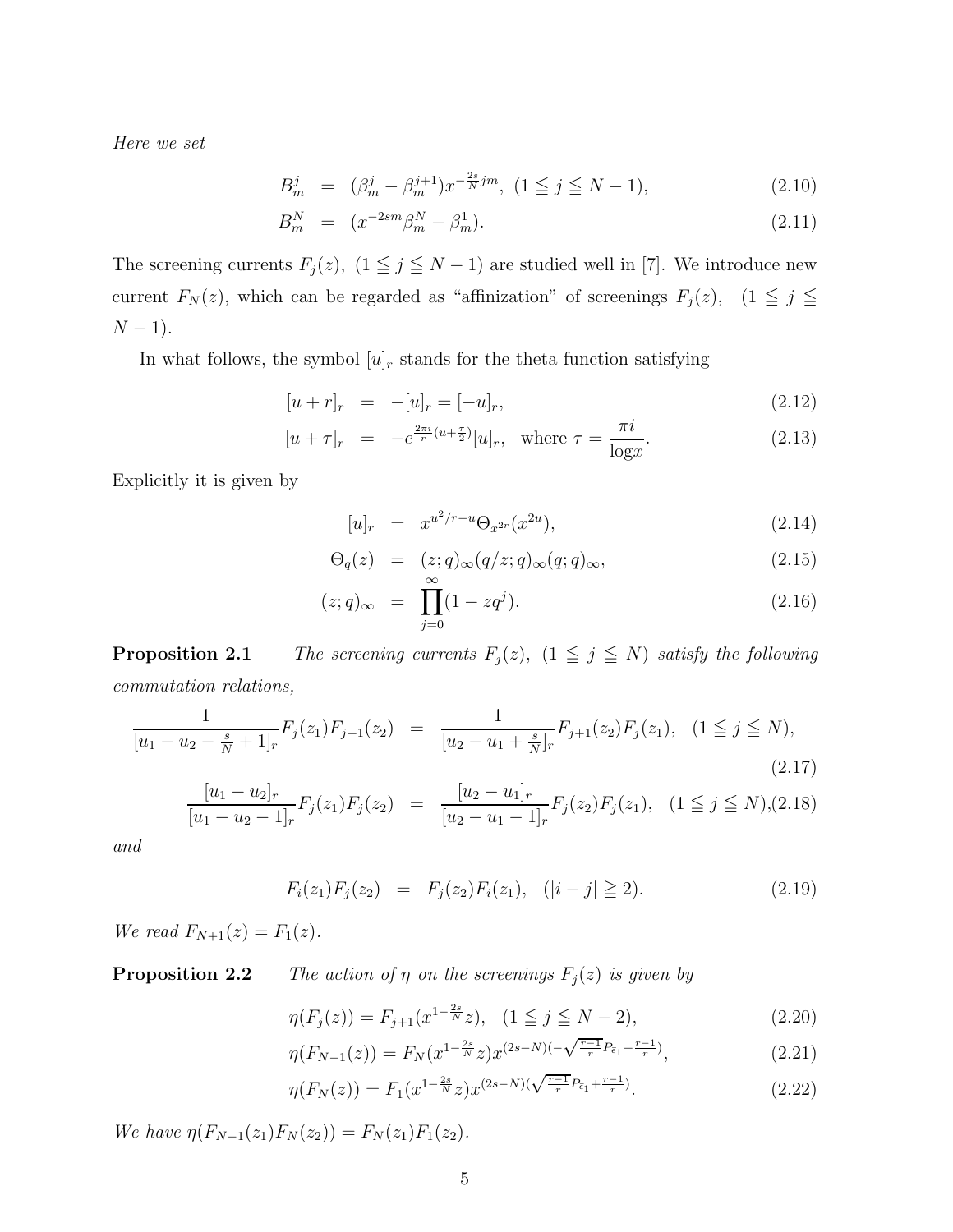**Definition 2.2** We set the fundamental operator  $\Lambda_j(z)$ ,  $(1 \leq j \leq N)$  by

$$
\Lambda_j(z) = x^{-2\sqrt{r(r-1)}P_{\bar{\epsilon}_j}} : \exp\left(\sum_{m \neq 0} \frac{x^{rm} - x^{-rm}}{m} \beta_m^j z^{-m}\right) : (1 \leq j \leq N). \tag{2.23}
$$

**Proposition 2.3** The action of  $\eta$  on the screenings  $\Lambda_j(z)$  is given by

$$
\eta(\Lambda_j(z)) = \Lambda_{j+1}(xz), \quad (1 \le j \le N-1), \quad \eta(\Lambda_N(z)) = \Lambda_1(x^{1-2s}z). \tag{2.24}
$$

**Proposition 2.4** The screening currents  $F_j(z)$ ,  $(1 \leq j \leq N)$  and the fundamental operators  $\Lambda_j(z)$ ,  $(1 \leq j \leq N)$  commute up to delta-function  $\delta(z) = \sum_{n \in \mathbb{Z}} z^m$ .

$$
[\Lambda_j(z_1), F_j(z_2)] = (-1 + x^{-2r+2}) \delta\left(x^{\frac{2s}{N}j - r\frac{z_2}{z_1}}\right) : \Lambda_j(z_1) F_j(z_2) : , \quad (1 \le j \le N),
$$
\n(2.25)

$$
[\Lambda_{j+1}(z_1), F_j(z_2)] = (1 - x^{-2r+2})\delta\left(x^{\frac{2s}{N}j+r\frac{z_2}{z_1}}\right) : \Lambda_{j+1}(z_1)F_j(z_2) : , \quad (1 \le j \le N-1),
$$
\n(2.26)

$$
[\Lambda_1(z_1), F_N(z_2)] = (1 - x^{-2r+2}) \delta\left(x^r \frac{z_2}{z_1}\right) : \Lambda_1(z_1) F_N(z_2) : .
$$
 (2.27)

# 3 Deformed W-Algebra  $W_{q,t}(\widehat{sl_N})$

In this section we review the deformed W-algebra  $W_{q,t}(\widehat{sN})$  [3, 4, 5].

### 3.1 Deformation of W-Algebra

In this section we give the deformation of the W-algebra.

**Definition 3.1** Let us set the operator  $T_j(z)$ ,  $(1 \leq j \leq N)$  by

$$
T_j(z) = \sum_{1 \le s_1 < s_2 < \dots < s_j \le N} : \Lambda_{s_1}(x^{-j+1}z)\Lambda_{s_2}(x^{-j+3}z)\cdots\Lambda_{s_j}(x^{j-1}z) : . \tag{3.1}
$$

**Proposition 3.1** The bosonic operators  $T_j(z)$ ,  $(1 \leq j \leq N)$  satisfy the following relations.

$$
f_{i,j}(z_2/z_1)T_i(z_1)T_j(z_2) - f_{j,i}(z_1/z_2)T_j(z_2)T_i(z_1)
$$
  
= 
$$
c \sum_{k=1}^i \prod_{l=1}^{k-1} \Delta(x^{2l+1}) \times \left( \delta \left( \frac{x^{j-i+2k}z_2}{z_1} \right) f_{i-k,j+k}(x^{-j+i})T_{i-k}(x^{-k}z_1)T_{j+k}(x^k z_2) \right)
$$
  
- 
$$
\delta \left( \frac{x^{-j+i-2k}z_2}{z_1} \right) f_{i-k,j+k}(x^{j-i})T_{i-k}(x^k z_1)T_{j+k}(x^{-k} z_2) \right), \quad (1 \le i \le j \le N), (3.2)
$$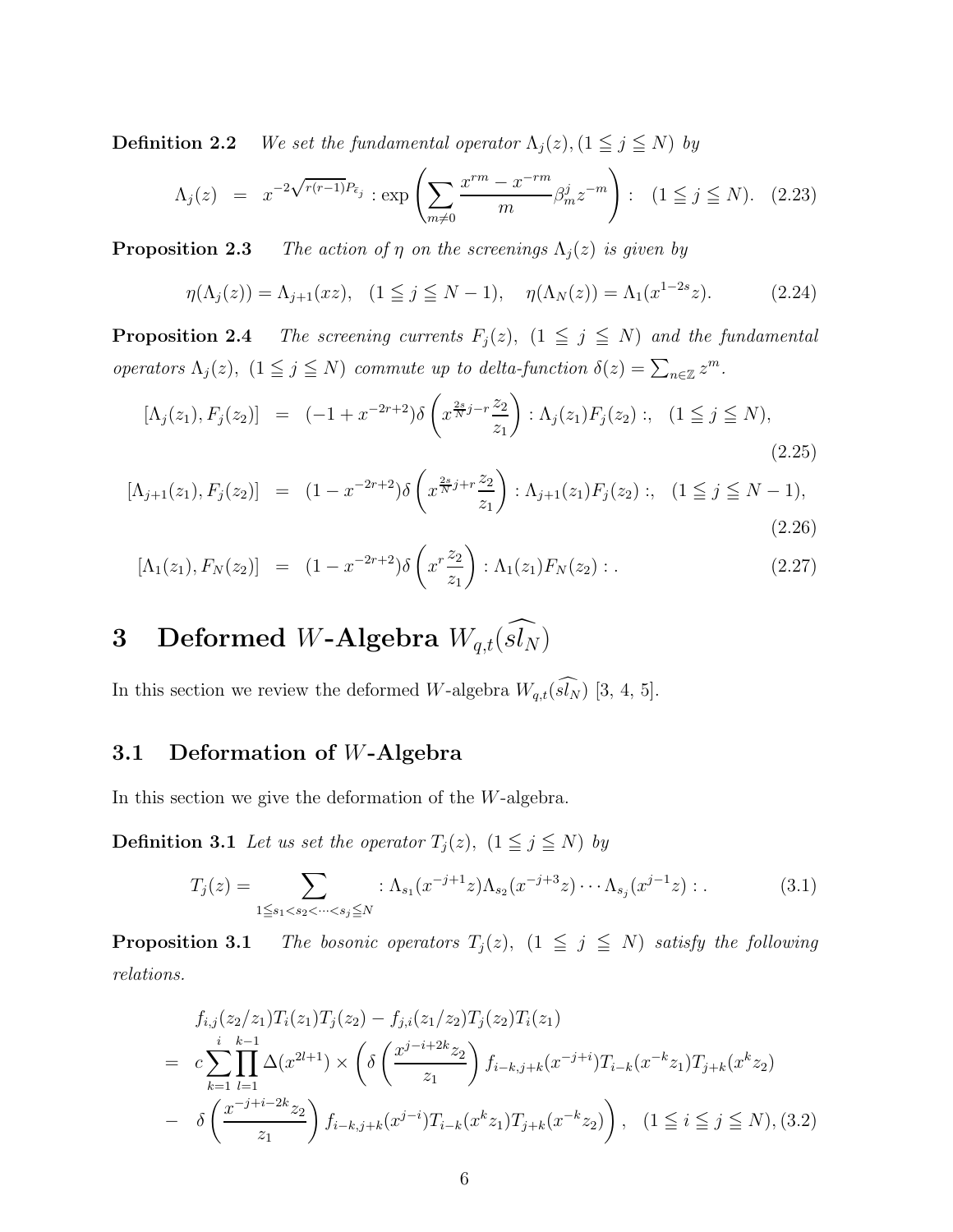where  $\delta(z) = \sum_{n \in \mathbb{Z}} z^n$ .

Here we set the constnt c and the auxiliary function  $\Delta(z)$  by

$$
c = -\frac{(1 - x^{2r})(1 - x^{-2r+2})}{(1 - x^2)}, \quad \Delta(z) = \frac{(1 - x^{2r-1}z)(1 - x^{1-2r}z)}{(1 - xz)(1 - x^{-1}z)}.
$$
(3.3)

Here we set the structure functions,

$$
f_{i,j}(z) = \exp\left(\sum_{m=1}^{\infty} \frac{1}{m} (1 - x^{2rm})(1 - x^{-2(r-1)m}) \frac{(1 - x^{2mMin(i,j)})(1 - x^{2m(s - Max(i,j))})}{(1 - x^{2m})(1 - x^{2sm})} x^{|i - j|m} z^m\right).
$$
\n(3.4)

**Example** For  $N = 2$  the operators  $T_1(z)$ ,  $T_2(z)$  satisfy

$$
f_{1,1}(z_2/z_1)T_1(z_1)T_1(z_2) - f_{1,1}(z_1/z_2)T_1(z_2)T_1(z_1)
$$
  
=  $c(\delta(x^2z_2/z_1)T_2(xz_2) - \delta(x^2z_1/z_2)T_2(x^{-1}z_2)),$  (3.5)

$$
f_{1,2}(z_2/z_1)T_1(z_1)T_2(z_2) = f_{2,1}(z_1/z_2)T_2(z_2)T_1(z_1),
$$
\n(3.6)

$$
f_{2,2}(z_2/z_1)T_2(z_1)T_2(z_2) = f_{2,2}(z_1/z_2)T_2(z_2)T_2(z_1).
$$
\n(3.7)

**Example** For  $N = 3$  the operators  $T_1(z)$ ,  $T_2(z)$ ,  $T_3(z)$  satisfy

$$
f_{1,1}(z_2/z_1)T_1(z_1)T_1(z_2) - f_{1,1}(z_1/z_2)T_1(z_2)T_1(z_1)
$$
  
=  $c(\delta(x^2z_2/z_1)T_2(xz_2) - \delta(x^2z_1/z_2)T_2(x^{-1}z_2)),$   
 $f_{1,2}(z_2/z_1)T_1(z_1)T_2(z_2) - f_{2,1}(z_1/z_2)T_2(z_2)T_1(z_1)$  (3.8)

$$
= c(\delta(x^3z_2/z_1)T_3(xz_2) - \delta(x^3z_1/z_2)T_3(x^{-1}z_2)), \qquad (3.9)
$$

$$
f_{2,2}(z_2/z_1)T_2(z_1)T_2(z_2) - f_{2,2}(z_1/z_2)T_2(z_2)T_2(z_1)
$$
  
= 
$$
cf_{1,3}(1)(\delta(x^2z_2/z_1)T_1(xz_2)T_3(xz_2) - \delta(x^2z_1/z_2)T_1(x^{-1}z_2)T_3(x^{-1}z_2)),
$$
 (3.10)

$$
f_{1,3}(z_2/z_1)T_1(z_1)T_3(z_2) = f_{3,1}(z_1/z_2)T_3(z_2)T_1(z_1),
$$
\n(3.11)

$$
f_{2,3}(z_2/z_1)T_2(z_1)T_3(z_2) = f_{3,2}(z_1/z_2)T_3(z_2)T_2(z_1),
$$
\n(3.12)

$$
f_{3,3}(z_2/z_1)T_3(z_1)T_3(z_2) = f_{3,3}(z_1/z_2)T_3(z_2)T_3(z_1).
$$
\n(3.13)

Definition 3.2 The three parameter deformed W-algebra is an associative algebra generated by  $T_n^{(j)}$ ,  $(n \in \mathbb{Z}, 1 \leq j \leq N)$ . Defining relations are given by (3.2). The elements  $T_n^{(j)}$  are Fourier coefficients of  $T_j(z) = \sum_{n \in \mathbb{Z}} T_n^{(j)} z^{-n}$ .

For general N, upon specialization  $s = N$ , the operator  $T_N(z)$  degenerate to scalar 1. Let us set parameters  $q = x^{2r}$  and  $t = x^{2r-2}$ .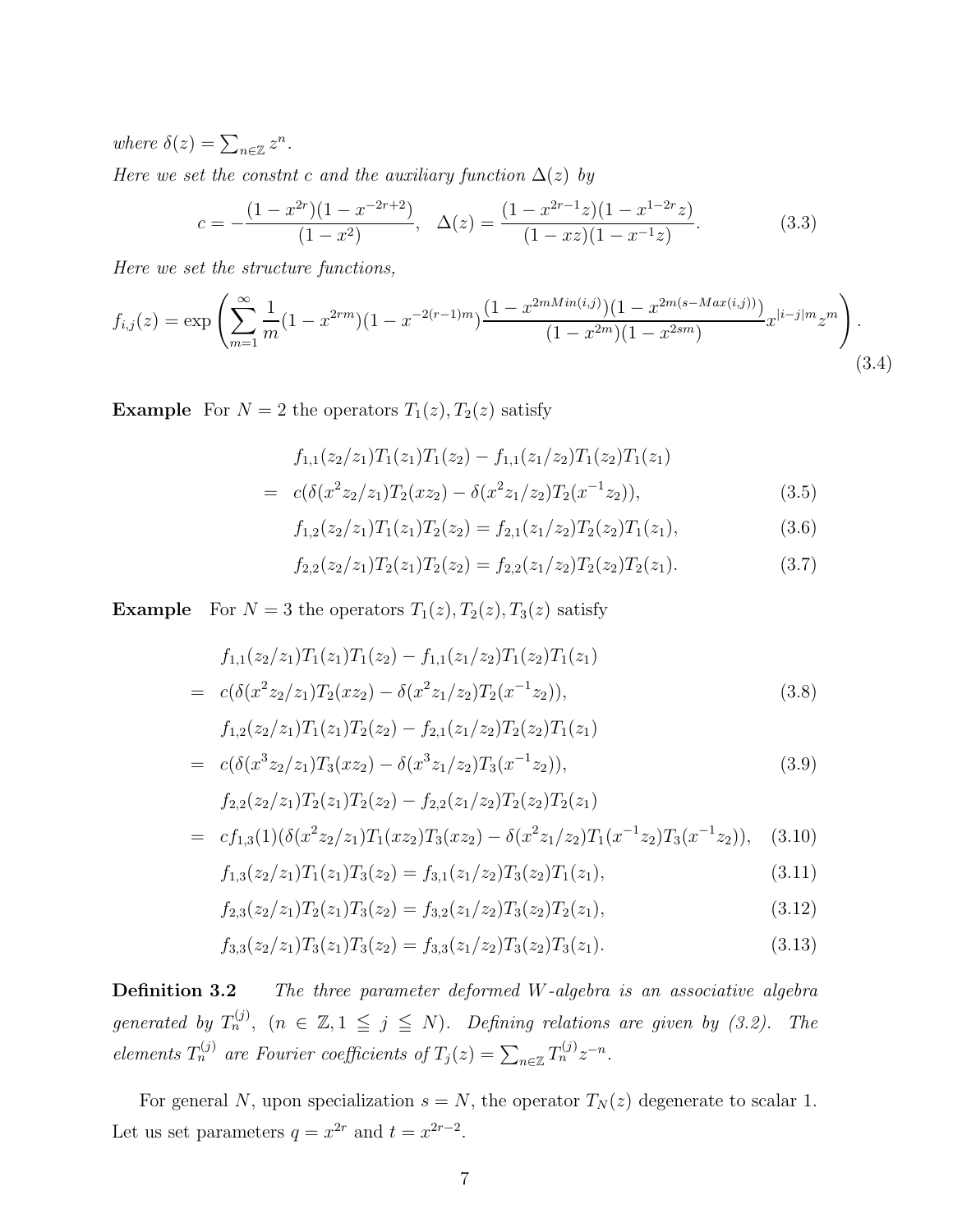**Theorem 3.2** Upon specialization  $s = N$ , the operator  $T_j(z)$   $(1 \leq j \leq N)$  give a free field realization of the deformed W-algebra  $W_{q,t}(\widehat{sl_N})$ .

**Example** For  $N = 2$  and  $s = 2$ , the operator  $T_2(z)$  degenerates to scalar 1, and Fourier coefficients of  $T_1(z) = \sum_{n \in \mathbb{Z}} T_n z^{-n}$  satisfy the defining relation of the deformed Virasoro algebra  $Vir_{q,t} = W_{q,t}(\widehat{sl_2})$  [3].

$$
[T_n, T_m] = -\sum_{l=0}^{\infty} f_l (T_{n-l} T_{m+l} - T_{m-l} T_{n+l}) + c((q/t)^n - (t/q)^n) \delta_{n+m,0},
$$
(3.14)

where we set the structure constant  $f_l$  by  $f_{11}(z) = 1 + \sum_{l=1}^{\infty} f_l z^l$ . Let us set  $q = e^h$  and  $t = q^{\beta}$ ,  $(\beta = \frac{r-1}{r})$ , and take the limit  $h \to 0$  under the following h-expansion,

$$
T_n = 2\delta_{n,0} + \beta \left( L_n + \frac{(1-\beta)^2}{4\beta} \delta_{n,0} \right) h^2 + O(h^4), \tag{3.15}
$$

we have the defining relation of the Virasoro algebra,

$$
[L_m, L_n] = (n - m)L_{m+n} + \frac{C_{CFT}}{12}n(n^2 - 1)\delta_{n+m,0}, \quad C_{CFT} = 1 - \frac{6(1 - \beta)^2}{\beta}.
$$
 (3.16)

### 3.2 Comparsion with another definition

At first glance, our definition of the deformed W-algebra is different from those in  $[4, 5]$ . In this section we show they are essentially the same thing. Let us set the element  $\mathcal{C}_m$  by

$$
\mathcal{C}_m = \sum_{j=1}^N x^{(N-2j+1)m} \beta_m^j.
$$
\n(3.17)

This element  $\mathcal{C}_m$  is  $\eta$ -invariant,  $\eta(\mathcal{C}_m) = \mathcal{C}_m$ . Let us divide  $\Lambda_j(z)$  into  $\Lambda_j^{DWA}(z)$  and  $\mathcal{Z}(z)$ .

$$
\Lambda_j(z) = \Lambda_j^{DWA}(z) \mathcal{Z}(z), \quad (1 \leq j \leq N), \tag{3.18}
$$

where we set

$$
\Lambda_j^{DWA}(z) = x^{-2\sqrt{r(r-1)}P_{\epsilon_j}} : \exp\left(\sum_{m\neq 0} \frac{x^{rm} - x^{-rm}}{m} \left(\beta_m^j - \frac{[m]_x}{[Nm]_x} C_m\right) z^{-m}\right) : (3.19)
$$
  

$$
\mathcal{Z}(z) = : \exp\left(\sum_{m\neq 0} \frac{x^{rm} - x^{-rm}}{m} \frac{[m]_x}{[Nm]_x} C_m z^{-m}\right) : . \tag{3.20}
$$

Let us set

$$
T_j^{DWA}(z) = \sum_{1 \le s_1 < s_2 < \dots < s_j \le N} : \Lambda_{s_1}^{DWA}(x^{-j+1}z) \Lambda_{s_2}^{DWA}(x^{-j+3}z) \cdots \Lambda_{s_j}^{DWA}(x^{j-1}z) : . \tag{3.21}
$$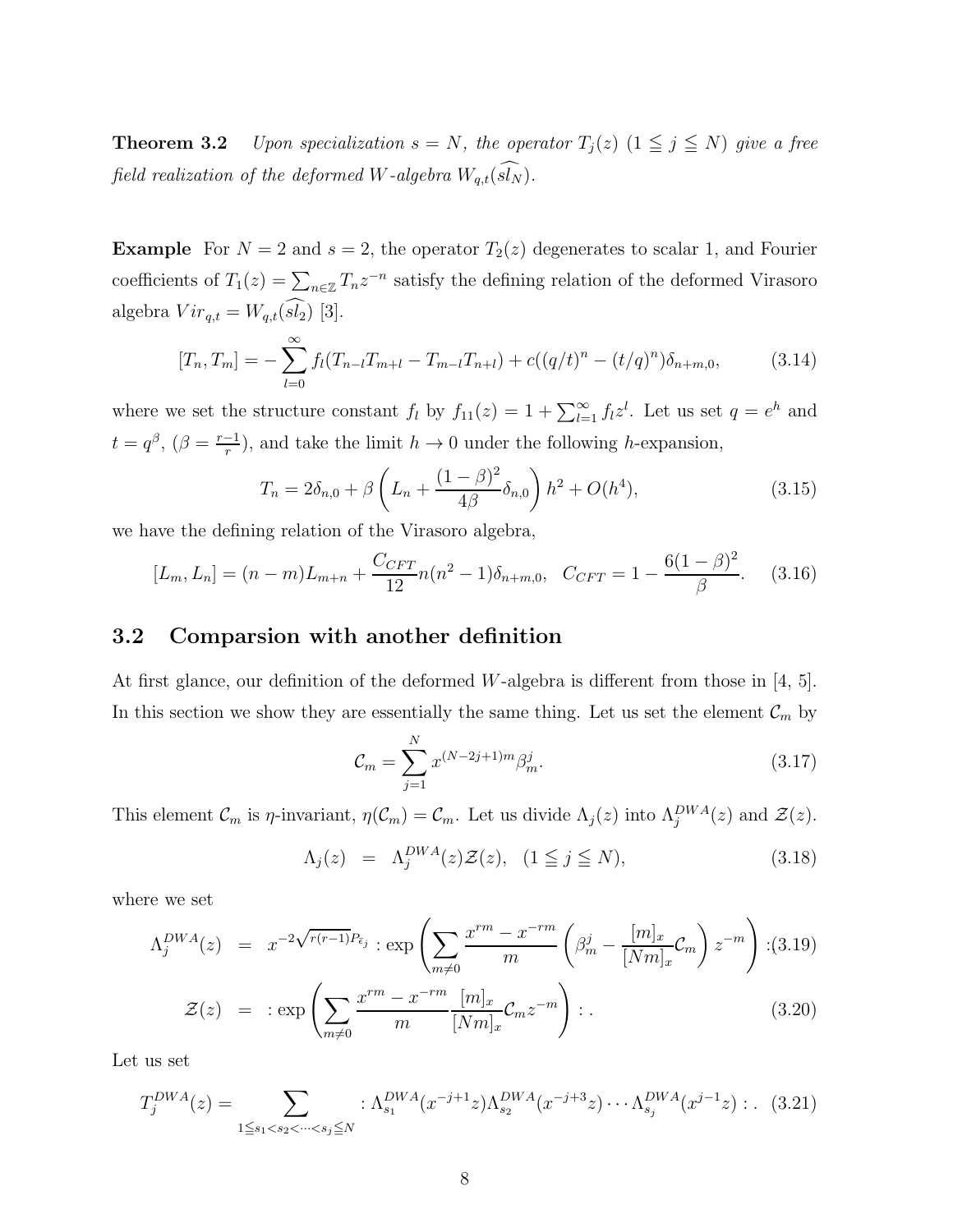**Theorem 3.3** The operators  $T_j^{DWA}(z)$ ,  $(1 \leq j \leq N-1)$  give a free field realization of the deformed W-algebra  $W_{q,t}(\widehat{sl}_N)$  [4, 5].

Proposition 3.4  $E_j^{DWA}(z)$  and  $\mathcal{Z}(z)$  commutes with each other.

$$
T_j^{DWA}(z_1)\mathcal{Z}(z_2) = \mathcal{Z}(z_2)T_j^{DWA}(z_1), \quad (1 \le j \le N-1).
$$
 (3.22)

Three paramedter deformed W-algebra defined in the previous subsection (3.2), can be regarded as an extension of  $W_{q,t}(\widehat{sl_N})$ , therefore, we sometime call three parameter deformed W-algebra, "the deformed W-algebra  $W_{q,t}(\widehat{sl_N})$ ". In what follows, mainly, we consider three parameter deformed W-algebra. It is simpler to show the commutation relations of the Integrals of Motion  $[\mathcal{I}_m, \mathcal{I}_n] = [\mathcal{G}_m, \mathcal{G}_n] = [\mathcal{I}_m, \mathcal{G}_n] = 0$  for three parameter  $(x, r, s)$  deformed case than those for two parameter  $(x, r, s = N)$  deformed case. One additionnal parameter s resolves singularity in the Integrals of Motion, and make problem simpler.

### 4 Local Integrals of Motion

In this section we give explicit formulae of the Local Integrals of Motion  $\mathcal{I}_n$ .

In what follows we use the notation of the ordered product.

$$
\prod_{l \in L} T_j(z_l) = T_j(z_{l_1}) T_j(z_{l_2}) \cdots T_j(z_{l_m}), \quad (L = \{l_1, l_2, \cdots, l_m | l_1 < l_2 < \cdots < l_m\}). \tag{4.1}
$$

For formal power series  $\mathcal{A}(z_1, z_2, \dots, z_n) = \sum_{k_1, k_2, \dots, k_n \in \mathbb{Z}} a_{k_1, k_2, \dots, k_n} z_1^{k_1} z_2^{k_2} \dots z_n^{k_n}$ , we set the symbol  $[\cdots]_{1,z_1,z_2,\cdots,z_n}$ .

$$
[\mathcal{A}(z_1, z_2, \cdots, z_n)]_{1, z_1, z_2, \cdots, z_n} = a_{0,0,\cdots,0}.
$$
\n(4.2)

Let us set the auxiliary function  $g_{i,j}(z)$  by fusion of  $g_{1,1}(z) = f_{1,1}(z)$ .

$$
g_{i,1}(z) = g_{1,1}(x^{-i+1}z)g_{1,1}(x^{-i+3}z)\cdots g_{1,1}(x^{i-1}z),
$$
  
\n
$$
g_{i,j}(z) = g_{i,1}(x^{-j+1}z)g_{i,1}(x^{-j+3}z)\cdots g_{i,1}(x^{j-1}z).
$$
\n(4.3)

**Definition 4.1** We set the operator  $\mathcal{O}_n(z_1, z_2, \dots, z_n)$  by

$$
\mathcal{O}_n(z_1, z_2, \cdots, z_n) = \sum_{\substack{\alpha_1, \alpha_2, \alpha_3, \cdots, \alpha_N \ge 0 \\ \alpha_1 + 2\alpha_2 + 3\alpha_3 + \cdots + N\alpha_N = n}} \sum_{\substack{A_1^{(1)}, \cdots, A_{\alpha_1}^{(1)}, \cdots, A_1^{(N)}, \cdots, A_N^{(N)} \subset \{1, 2, \cdots, n\} \\ |A_j^{(t)}| = t, \quad \oplus_{j,t} A_j^{(t)} = \{1, 2, \cdots, n\}}}
$$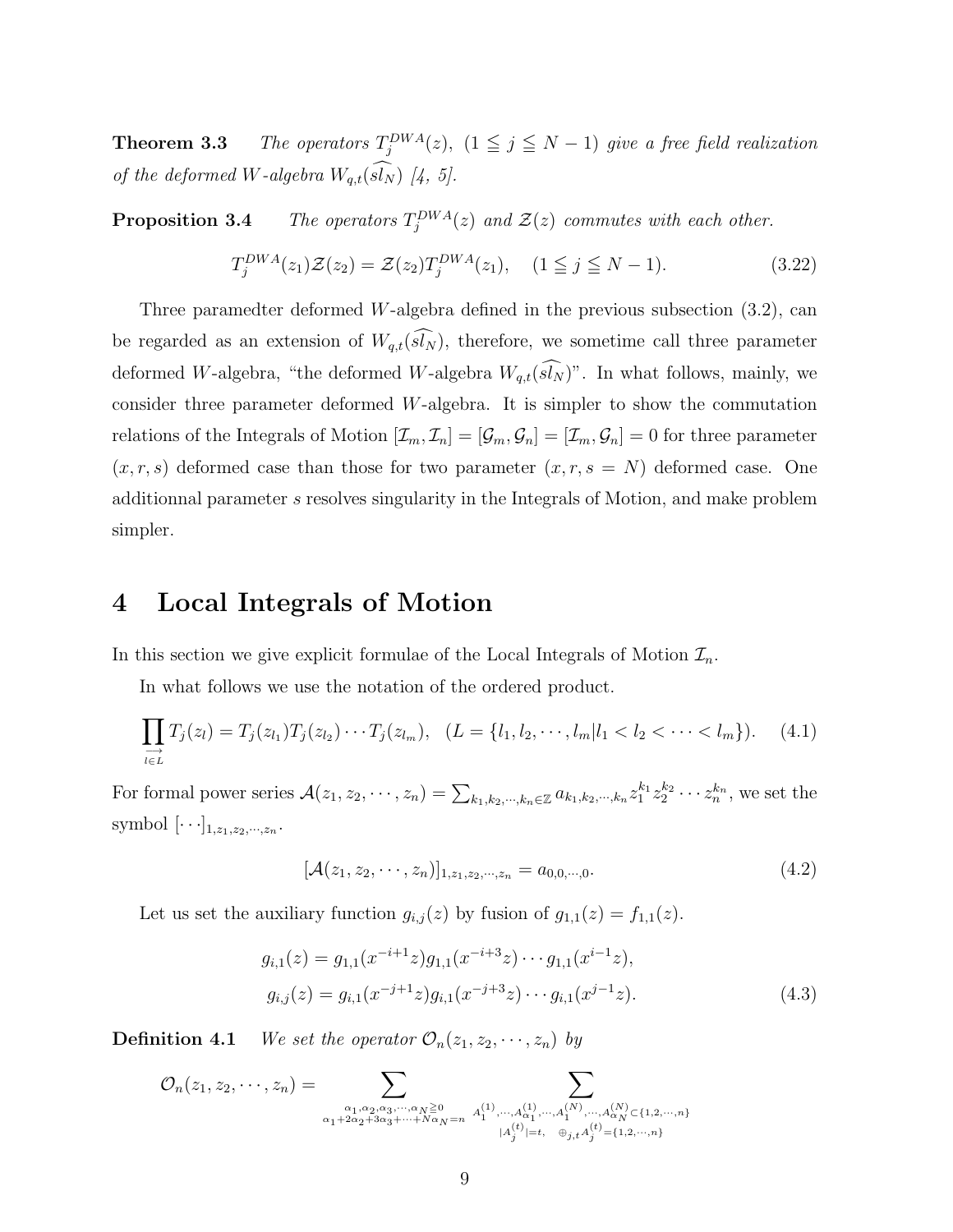$$
\times \prod_{\substack{j \in A_{Min}^{(1)} \\ j \in A_{Min}^{(2)}}} T_1(z_j) \prod_{\substack{j \in A_{Min}^{(2)} \\ j \in A_{Min}^{(2)}}} T_2(x^{-1}z_j) \cdots \prod_{\substack{j \in A_{Min}^{(t)} \\ j \in A_{Min}^{(t)}}} T_t(x^{-1+t-2[\frac{t}{2}]}z_j) \cdots \prod_{\substack{j \in A_{Min}^{(N)} \\ j \in A_{Min}^{(N)}}} T_N(x^{-1+N-2[\frac{N}{2}]}z_j)
$$
\n
$$
\times \prod_{t=1}^N \left( (-c)^{t-1} \prod_{u=1}^{t-1} \Delta(x^{2u+1})^{t-u-1} \right) \prod_{t=1}^{\alpha_t} \prod_{\substack{j=1 \\ j \in A_{j,1}^{(t)} \\ j \in A_{j,1}^{(t)}}} \sum_{\substack{\sigma \in S_t \\ \sigma(1)=1}} \prod_{\substack{u=1 \\ u \neq [\frac{t}{2}]+1}} \delta\left( \frac{x^2 z_{j_{\sigma(u+1)}}}{z_{j_{\sigma(u)}}} \right)
$$
\n
$$
\times \prod_{t=1}^N \prod_{\substack{j < k \\ j \in A_{Min}^{(t)} \\ j \in A_{Min}^{(t)}}} g_{t,t} \left( \frac{z_k}{z_j} \right) \prod_{1 \leq t < u \leq N} \prod_{\substack{j \in A_{Min}^{(t)} \\ k \in A_{Min}^{(N)}}} g_{t,u} \left( x^{u-t-2[\frac{u}{2}]+2[\frac{t}{2}]} \frac{z_k}{z_j} \right). \tag{4.4}
$$

Here we have set the constant c and the function  $\Delta(z)$  in (3.3). When the index set  $A_j^{(t)} = \{j_1, j_2, \cdots, j_t | j_1 < j_2 < \cdots < j_t\}, (1 \leq t \leq N, 1 \leq j \leq \alpha_t)$ , we set  $A_{j,k}^{(t)} = j_k$ , and  $A_{Min}^{(t)} = \{A_{1,1}^{(t)}\}$  $A_{1,1}^{(t)}, A_{2,1}^{(t)}, \cdots, A_{t,1}^{(t)}\}.$ 

Example

$$
\mathcal{O}_1(z) = T_1(z), \tag{4.5}
$$

$$
\mathcal{O}_2(z_1, z_2) = g_{1,1}(z_2/z_1)T_1(z_1)T_1(z_2) - c\delta(x^2z_2/z_1)T_2(x^{-1}z_1), \qquad (4.6)
$$

$$
\mathcal{O}_{3}(z_{1}, z_{2}, z_{3}) = g_{11}(z_{2}/z_{1})g_{1,1}(z_{3}/z_{1})g_{1,1}(z_{3}/z_{2})T_{1}(z_{1})T_{1}(z_{2})T_{1}(z_{3})
$$
  
\n
$$
- cg_{1,2}(x^{-1}z_{2}/z_{1})T_{1}(z_{1})\delta(x^{2}z_{3}/z_{2})T_{2}(x^{-1}z_{2})
$$
  
\n
$$
- cg_{1,2}(x^{-1}z_{1}/z_{2})T_{1}(z_{2})\delta(x^{2}z_{3}/z_{1})T_{2}(x^{-1}z_{1})
$$
  
\n
$$
- cg_{1,2}(x^{-1}z_{1}/z_{3})T_{1}(z_{3})\delta(x^{2}z_{2}/z_{1})T_{2}(x^{-1}z_{1})
$$
  
\n
$$
+ c^{2}\Delta(x^{3})(\delta(x^{2}z_{2}/z_{1})\delta(x^{2}z_{1}/z_{3}) + \delta(x^{2}z_{1}/z_{2})\delta(x^{2}z_{3}/z_{1}))T_{3}(z_{1}).
$$
(4.7)

Let us set the auxiliary function  $s(z) = s(1/z)$  by

$$
s(z) = \frac{(z; x^{2s})_{\infty} (x^{2s-2r} z; x^{2s})_{\infty}}{(x^{2s-2} z; x^{2s})_{\infty} (x^{-2r+2} z; x^{2s})_{\infty}} \times \frac{(1/z; x^{2s})_{\infty} (x^{2s-2r}/z; x^{2s})_{\infty}}{(x^{2s-2}/z; x^{2s})_{\infty} (x^{-2r+2}/z; x^{2s})_{\infty}}.
$$
(4.8)

**Definition 4.2** For  $\text{Re}(s) > 0$  and  $\text{Re}(r) < 0$ , we define a family of the operators  $\mathcal{I}_n, (n = 1, 2, \cdots)$  by

$$
\mathcal{I}_n = \left[ \prod_{1 \leq j < k \leq n} s(z_k/z_j) \mathcal{O}_n(z_1, \cdots, z_n) \right]_{1, z_1, \cdots, z_n} \tag{4.9}
$$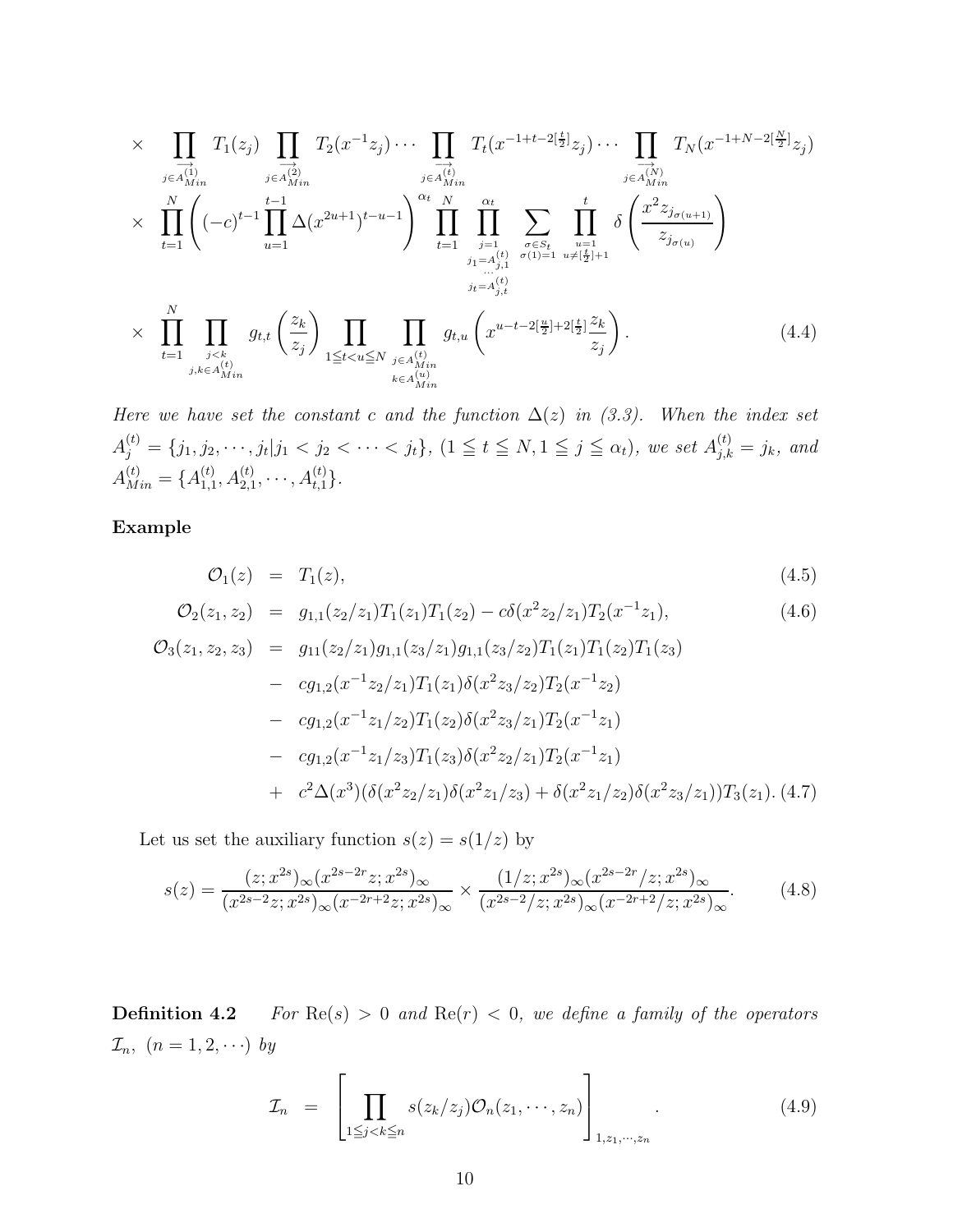For generic  $\text{Re}(s) > 0$  and  $r \in \mathbb{C}$ , the definition of  $\mathcal{I}_n$  should be understood as analytic continuation. We call the operator  $\mathcal{I}_n$  the Local Integral Motion for the deformed Walgebra  $W_{q,t}(\widehat{sl_N})$ .

**Proposition 4.1** The operator  $\mathcal{O}_n(z_1, z_2, \dots, z_n)$  is  $S_n$ -invariant in "weakly sense".

$$
\prod_{1 \leq j < k \leq n} s(z_k/z_j) \mathcal{O}_n(z_1, z_2, \cdots, z_n) = \prod_{1 \leq j < k \leq n} s(z_{\sigma(k)} / z_{\sigma(j)}) \mathcal{O}_n(z_{\sigma(1)}, z_{\sigma(2)}, \cdots, z_{\sigma(n)}), \quad (\sigma \in S_n). \tag{4.10}
$$

The following is one of Main Results.

**Theorem 4.2** The Local Integrals of Motion  $\mathcal{I}_n$   $(n = 1, 2, \cdots)$  commute with each other.

$$
[\mathcal{I}_m, \mathcal{I}_n] = 0, \quad (m, n = 1, 2, \cdots). \tag{4.11}
$$

By using  $S_n$ -invariance of  $\mathcal{O}_n(z_1, z_2, \dots, z_n)$  in "weakly sense", the above theorem is reduced to the following theta function identity, which is shown by induction [6].

$$
\sum_{J \subset \{1,2,\dots,n+m\}} \prod_{j \in J} \prod_{k \notin J} \frac{[u_k - u_j + 1]_s [u_k - u_j + r - 1]_s}{[u_k - u_j]_s [u_k - u_j + r]_s},
$$
\n
$$
= \sum_{J^c \subset \{1,2,\dots,n+m\}} \prod_{j \in J^c} \prod_{k \notin J^c} \frac{[u_k - u_j + 1]_s [u_k - u_j + r - 1]_s}{[u_k - u_j]_s [u_k - u_j + r]_s}.
$$
\n(4.12)

Conjecture 4.3 The Local Integrals of Motion are η-invariant.

$$
\eta(\mathcal{I}_n) = \mathcal{I}_n, \quad (n = 1, 2, \cdots). \tag{4.13}
$$

We have checked for small n. We have already shown  $\eta$ -invariance conjecture,  $\eta(\mathcal{I}_n)$  =  $\mathcal{I}_n$ , for the deformed Virasoro algebra case,  $Vir_{q,t} = W_{q,t}(\widehat{sl_2})$  [8].

### 5 Nonlocal Integrals of Motion

In this section we give explicit formulae of the Nonlocal Integrals of Motion. Let us set the theta function  $\vartheta(u^{(1)}|u^{(2)}| \cdots |u^{(N)})$  by following conditions.

$$
\vartheta(u^{(1)}|\cdots|u^{(t)}+r|\cdots|u^{(N)}) = \vartheta(u^{(1)}|\cdots|u^{(t)}|\cdots|u^{(N)}), \quad (1 \le t \le N) \tag{5.1}
$$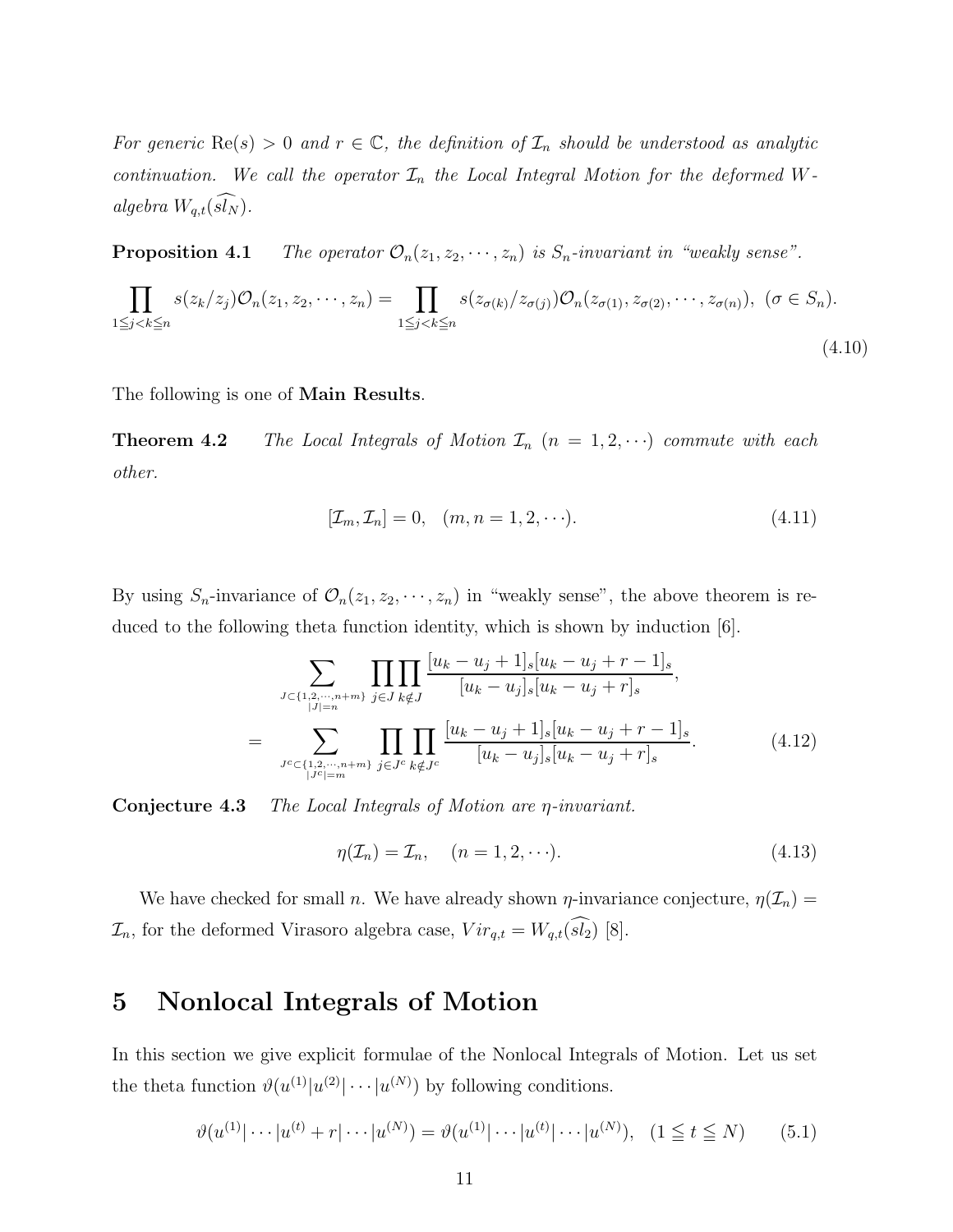$$
\vartheta(u^{(1)}|\cdots|u^{(t)} + r\tau|\cdots|u^{(N)})
$$
\n
$$
= e^{-2\pi i\tau - \frac{2\pi i}{r}(u_{t-1} - 2u_t + u_{t+1} + \sqrt{r(r-1)}P_{\alpha_t})}\vartheta(u^{(1)}|\cdots|u^{(t)}|\cdots|u^{(N)}), \quad (1 \le t \le N), (5.2)
$$

$$
\vartheta(u^{(1)} + k | \cdots | u^{(N)} + k) = \vartheta(u^{(1)} | \cdots | u^{(N)}), \quad (k \in \mathbb{C}),
$$
\n(5.3)

$$
\eta(\vartheta(u^{(1)}|\cdots|u^{(N)})) = \vartheta(u^{(N)}|u^{(1)}|\cdots|u^{(N-1)}).
$$
\n(5.4)

**Example** For  $N = 2$  case, we have

$$
\vartheta(u_1|u_2) = [u_1 - u_2 - \sqrt{r(r-1)}P_{\alpha_1} + \alpha]_r [u_1 - u_2 - \alpha]_r
$$
  
+ 
$$
[u_1 - u_2 - \sqrt{r(r-1)}P_{\alpha_1} - \alpha]_r [u_1 - u_2 + \alpha]_r, \quad (\alpha \in \mathbb{C}).
$$
 (5.5)

**Definition 5.1** For  $\text{Re}(r) \neq 0$  and  $0 < \text{Re}(s) < 2$ , we define a family of operators  $\mathcal{G}_m$ ,  $(m = 1, 2, \cdots)$  by

$$
\mathcal{G}_m = \prod_{t=1}^N \prod_{j=1}^m \oint_C \frac{dz_j^{(t)}}{2\pi \sqrt{-1}z_j^{(t)}} F_1(z_1^{(1)}) \cdots F_1(z_m^{(1)}) F_2(z_1^{(2)}) \cdots F_2(z_m^{(2)}) \cdots F_N(z_1^{(N)}) \cdots F_N(z_m^{(N)})
$$
\n
$$
\times \prod_{t=1}^N \prod_{1 \le i < j \le m} \left[ u_i^{(t)} - u_j^{(t)} \right]_r \left[ u_j^{(t)} - u_i^{(t)} - 1 \right]_r
$$
\n
$$
\times \prod_{t=1}^N \prod_{i,j=1}^m \left[ u_i^{(t)} - u_j^{(t+1)} + 1 - \frac{s}{N} \right]_r \prod_{i,j=1}^m \left[ u_i^{(1)} - u_j^{(N)} + \frac{s}{N} \right]_r
$$
\n
$$
\times \vartheta \left( \sum_{j=1}^m u_j^{(1)} \middle| \sum_{j=1}^m u_j^{(2)} \middle| \cdots \middle| \sum_{j=1}^m u_j^{(N)} \right). \tag{5.6}
$$

Here the integral contour  $C$  is given by

$$
|x^{\frac{2s}{N}}z_j^{(t+1)}| < |z_i^{(t)}| < |x^{-2+\frac{2s}{N}}z_j^{(t+1)}|, \quad (1 \le t \le N-1, 1 \le i, j \le m), \tag{5.7}
$$

$$
|x^{2-\frac{2s}{N}}z_j^{(1)}| < |z_i^{(N)}| < |x^{-\frac{2s}{N}}z_j^{(1)}|, \quad (1 \le i, j \le m). \tag{5.8}
$$

For generic  $s \in \mathbb{C}$ , the definition of  $\mathcal{G}_n$  should be understood as analytic continuation. We call the operator  $\mathcal{G}_n$  the Nonlocal Integrals of Motion for the deformed W-algebra  $W_{q,t}(\widehat{sl_N})$ .

**Example** For  $N = 2$  and  $m = 1$  case, we have

$$
\mathcal{G}_1 = \int \int_C \frac{dz_1}{2\pi\sqrt{-1}z_1} \frac{dz_2}{2\pi\sqrt{-1}z_2} F_1(z_1) F_0(z_2) \frac{\vartheta(u_1|u_2)}{[u_1 - u_2 + \frac{s}{2}]_r [u_1 - u_2 - \frac{s}{2} + 1]_r}.
$$
 (5.9)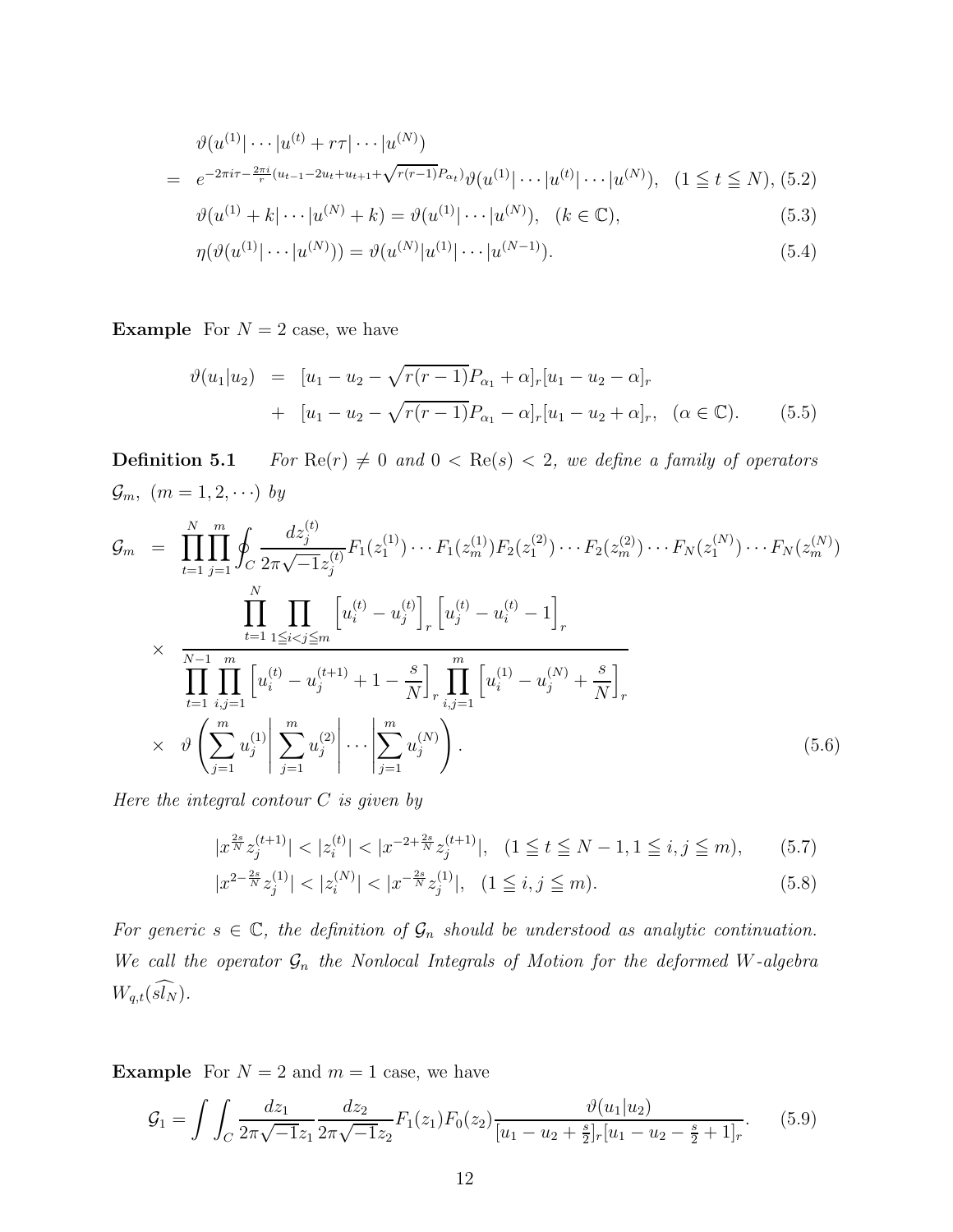Here C is given by  $|x^s z_2| < |z_1| < |x^{-2+s} z_2|$ .

The following is one of Main Results.

**Theorem 5.1** The Nonlocal Integrals of Motion  $\mathcal{G}_n$ ,  $(n = 1, 2, \cdots)$  commute with each other.

$$
[\mathcal{G}_m, \mathcal{G}_n] = 0, \quad (m, n = 1, 2, \cdots). \tag{5.10}
$$

By using commutation relations of the screening currents  $F_j(z)$ , the above theorem is reduced to the following theta function identity, which is shown by induction [6].

$$
\sum_{\sigma_{1} \in S_{m+n}} \sum_{\sigma_{2} \in S_{m+n}} \cdots \sum_{\sigma_{N} \in S_{m+n}} \vartheta_{\alpha} \left( \sum_{j=1}^{m} u_{\sigma_{1}(j)}^{(1)} \left| \sum_{j=1}^{m} u_{\sigma_{2}(j)}^{(2)} \right| \cdots \left| \sum_{j=1}^{m} u_{\sigma_{N}(j)}^{(N)} \right) \right)
$$
\n
$$
\times \vartheta_{\beta} \left( \sum_{j=m+1}^{m+n} u_{\sigma_{1}(j)}^{(1)} \left| \sum_{j=m+1}^{m+n} u_{\sigma_{2}(j)}^{(2)} \right| \cdots \left| \sum_{j=m+1}^{m+n} u_{\sigma_{N}(j)}^{(N)} \right) \right)
$$
\n
$$
\times \prod_{t=1}^{N} \prod_{i=1}^{m} \prod_{j=m+1}^{m+n} \left[ u_{\sigma_{t}(i)}^{(t)} - u_{\sigma_{t+1}(i)}^{(t+1)} \right]_{r} \left[ u_{\sigma_{t}(i)}^{(t)} - u_{\sigma_{t+1}(i)}^{(t+1)} \right]_{r} \right]
$$
\n
$$
= \sum_{\sigma_{1} \in S_{m+n}} \sum_{\sigma_{2} \in S_{m+n}} \cdots \sum_{\sigma_{N} \in S_{m+n}} \vartheta_{\beta} \left( \sum_{j=1}^{n} u_{\sigma_{1}(j)}^{(1)} \left| \sum_{j=1}^{n} u_{\sigma_{2}(j)}^{(2)} \right| \cdots \left| \sum_{j=1}^{n} u_{\sigma_{N}(j)}^{(N)} \right) \right)
$$
\n
$$
\times \vartheta_{\alpha} \left( \sum_{j=n+1}^{m+n} u_{\sigma_{1}(j)}^{(1)} \left| \sum_{j=n+1}^{m+n} u_{\sigma_{2}(j)}^{(2)} \right| \cdots \left| \sum_{j=n+1}^{m+n} u_{\sigma_{N}(j)}^{(N)} \right) \right)
$$
\n
$$
\times \prod_{t=1}^{N} \prod_{i=1}^{n} \prod_{j=n+1}^{m+n} \left[ u_{\sigma_{t}(i)}^{(t)} - u_{\sigma_{t+1}(j)}^{(t+1)} - \frac{s}{N} \right]_{r} \left[ u_{\sigma_{t}(j)}^{(t)} - u_{\
$$

where  $\vartheta_{\alpha}(u^{(1)}|u^{(2)}|\cdots|u^{(N)})$  and  $\vartheta_{\beta}(u^{(1)}|u^{(2)}|\cdots|u^{(N)})$  are not necesarry the same theta functions.

Theorem 5.2 The Nonlocal Integrals of Motion are η-invariant.

$$
\eta(\mathcal{G}_m) = \mathcal{G}_m, \quad (m = 1, 2, \cdots). \tag{5.12}
$$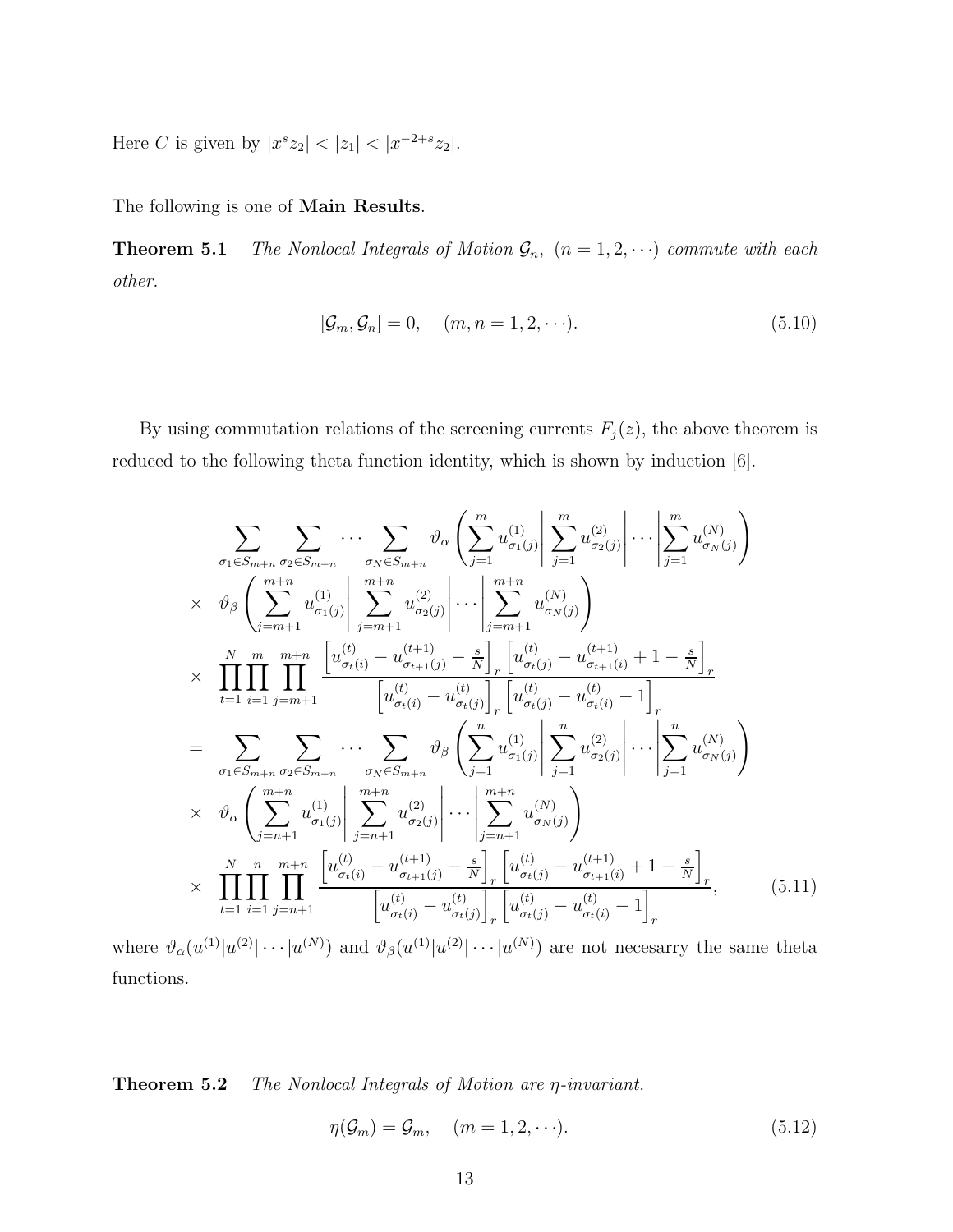**Conjecture 5.3** The Local Integrals of Motion  $\mathcal{I}_n$ ,  $(n = 1, 2, \cdots)$  and Nonlocal Integrals of Motion  $\mathcal{G}_m$ ,  $(m = 1, 2, \cdots)$  commute with each other.

$$
[\mathcal{I}_n, \mathcal{G}_m] = 0, \quad (m, n = 1, 2, \cdots). \tag{5.13}
$$

We have already shown the commutation relations  $[\mathcal{I}_n, \mathcal{G}_m] = 0, (m, n = 1, 2, \cdots)$ for the deformed Virasoro algebra case,  $Vir_{q,t} = W_{q,t}(\widehat{sl_2})$  [8]. We have already shown the commutation relations  $[\mathcal{I}_1, \mathcal{G}_m] = 0$ ,  $(m = 1, 2, \cdots)$  for general  $W_{q,t}(\widehat{sl_N})$  case. If we assume  $\eta$ -invariance of the Local Integrals of Motion  $\eta(\mathcal{I}_n) = \mathcal{I}_n$ , the commutation relation  $[\mathcal{I}_n, \mathcal{G}_m] = 0$ ,  $(m, n = 1, 2, \cdots)$  for general  $W_{q,t}(\widehat{sl_N})$ , can be shown by simple argument.

Acknowledgements. We would like to thank Professor M.Jimbo for his interest to this work. B.F.is partly supported by Grant RFBR (05-01-01007), SS (2044.2003.2), and RFBR-JSPS (05-01-02934). T.K. is partly supported by Grant-in Aid for Young Scientist B (18740092) from JSPS. J.S. is partly supported by Grant-in Aid for Scientific Research C (16540183) from JSPS.

### References

- [1] V.Bazhanov, S.Lukyanov, Al.Zamolodchikov : Integral Structure of Conformal Field Theory, Quantum KdV Theory and Thermodynamic Bethe Ansatz Commun. Math. Phys. **177**, no. 2, 381-398, (1996).
- [2] V.Bazhanov, A.Hibberd, S.Khoroshkin : Integrable Structure of  $W_3$  Conformal Field Theory, *Nucl.Phys.***B622** 475-547,(2002).
- [3] J.Shiraishi, H.Kubo, H.Awata, S.Odake: A Quantum Deformation of the Virasoro Algebra and the Macdonald Symmetric Functions, Lett.Math.Phys.38, 647-666, (1996).
- [4] H.Awata, H.Kubo, S.Odake, J.Shiraishi : Quantum  $W_N$  Algebras and Macdonald Polynomials, Commun.Math.Phys.179, 401-416, (1996).
- [5] S.Odake : Comments on the Deformed  $W_N$  Algebra, APCTP-Nankai Joint Symposium on "Lattice Statistics and Mathematical Physics 2001", Tianjin China.